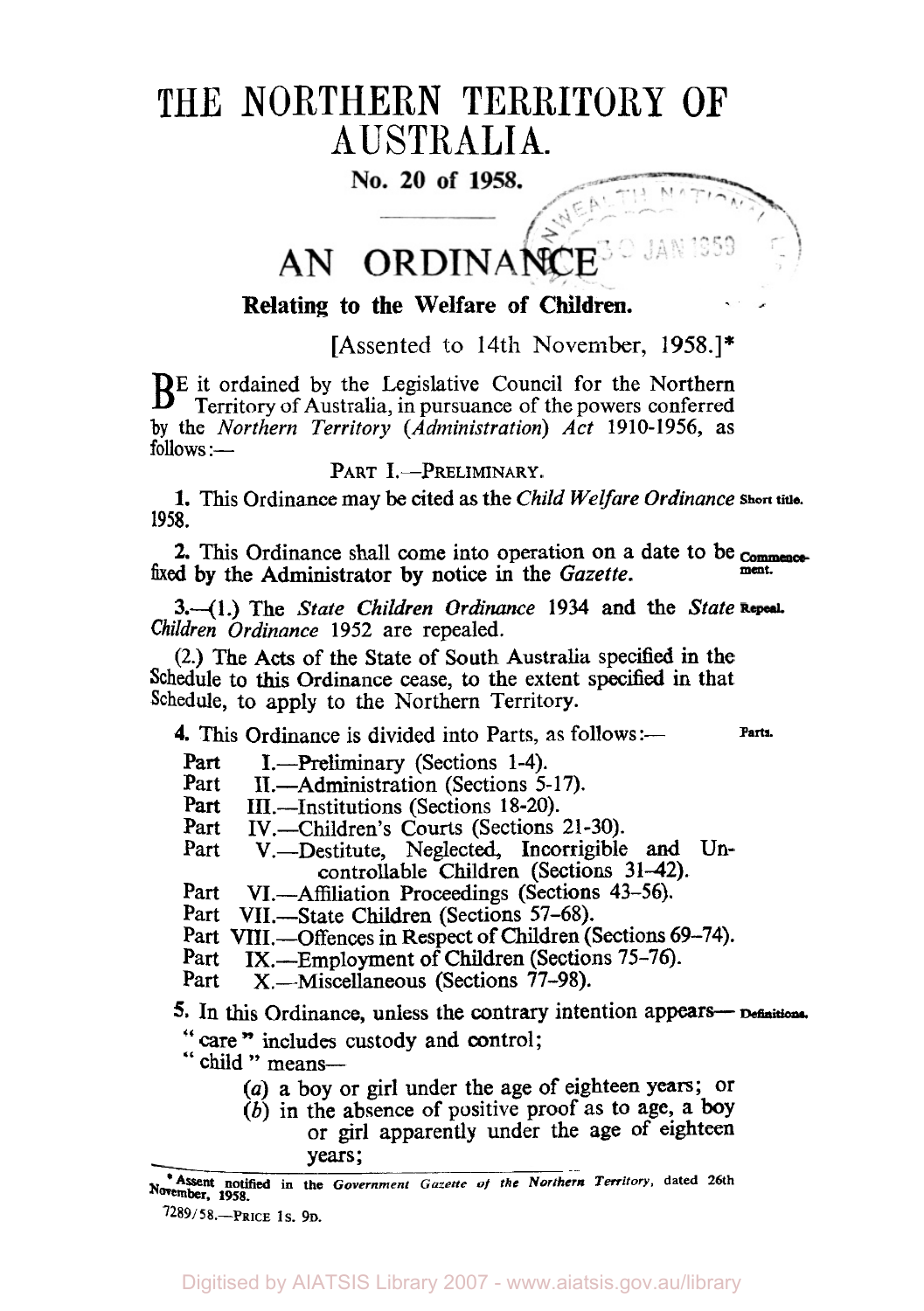- " confinement expenses " means reasonable medical and nursing expenses attendant upon the confinement of the woman claiming the expenses and the cost of clothing necessary for the child born of the confinement during two months after its birth;
- " Court " means a Children's Court established under this Ordinance or a Court of Summary Jurisdiction exercising under section twenty-seven of this Ordinance the jurisdiction of a Children's Court established under this Ordinance ;
- " destitute child " means a child who has no sufficient means of subsistence apparent to the Court and whose near relatives are, in the opinion of the Court-
	- *(a)* in indigent circumstances and unable to support the child;
	- *(b)* dead, unknown or unable to be found:
	- *(c)* out of the jurisdiction; or
	- **(d)** in the custody of the law;
- '' guardian " means either the mother or the father of a child or a person having the immediate custody and control of a child;
- "institution " means a mission station, reformatory, orphanage, school, home or other establishment-
	- *(a)* approved by the Administrator in accordance with this Ordinance; or
	- (b) established by the Commonwealth as an institution for the purposes of this Ordinance;
- '' Justice " means a Justice of the Peace for the Northern Territory;
- " maintenance " includes the provision of food, clothing, lodging, nursing, medical treatment, necessaries, training and education ;
- "maintenance order" means **an** order made by a court having jurisdiction to do so under this Ordinance for payment of money by a near relative in respect of a child;
- "medical practitioner" means a person registered as a medical practitioner under the law in force in the Commonwealth or a State or Territory of the Commonwealth;
- " near relative" means-
	- *(a)* in the case of a child other than an illegitimate child-the father, mother, stepfather or stepmother of the child;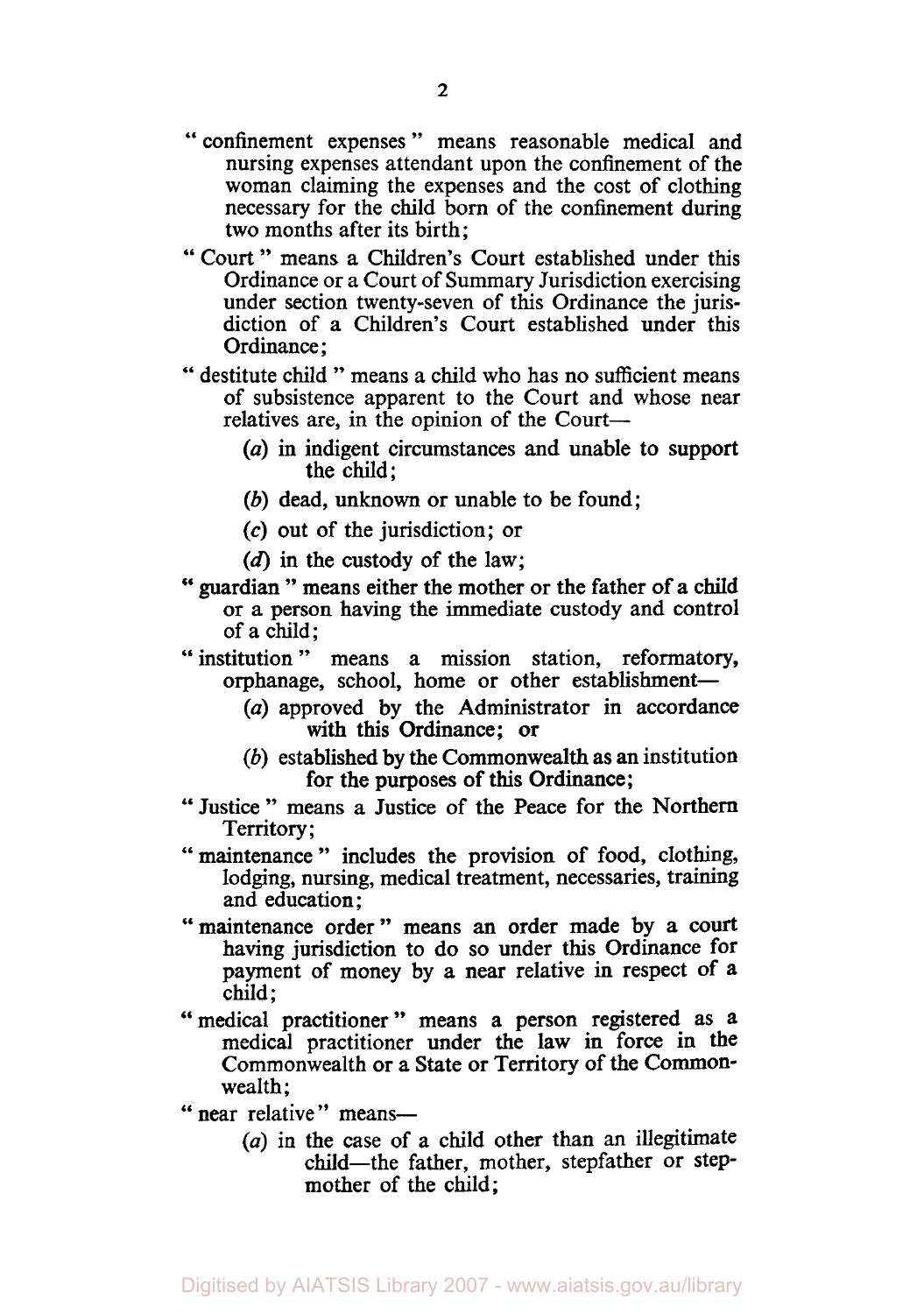- $(b)$  in the case of an illegitimate child-
	- (i) a person admitting himself or adjudged by a Court to be the father of the child;
	- (ii) the husband of the mother of the child, if the child was born before the husband's marriage to the mother of the child; or
	- (iii) the mother of the child; or
- **(c)** in the case of any child-a person, not being a person specified in paragraph *(a)* or (b) of this definition, who is by law liable to maintain the child, including an adopting parent or a guardian but not including any other person whose liability to maintain the child is occasioned by or under this Ordinance;
- " neglected child " means a child-
	- *(a)* who habitually begs or receives alms, whether under the pretext of sale or otherwise, or frequents a public place for the purpose of **so**  begging or receiving alms;
	- (b) who frequents a public place or wanders about and does satisfy a court having jurisdiction in respect of neglected children under this Ordinance that he has a home or settled place of abode;
	- *(c)* who resides in a reputed brothel or associates or dwells with a person known to the police or reputed to be a prostitute, whether that person is the mother of the child or not;
	- (d) who associates or dwells with a person who-
		- (i) has been convicted of vagrancy;
		- (ii) is known to the police as of bad repute; or
		- (iii) has been or is reputed to be a thief or habitual drunkard;
	- **(e)** whose home is, by reason of the neglect or cruelty or depravity of his parents or either of them, an unfit place for the child;
	- *(f)* **who-** 
		- (i) is not provided with necessary **food,**  clothing, lodging, medical aid or nursing; or
		- (ii) is neglected, ill-treated or exposed, by **his** parents or either of them;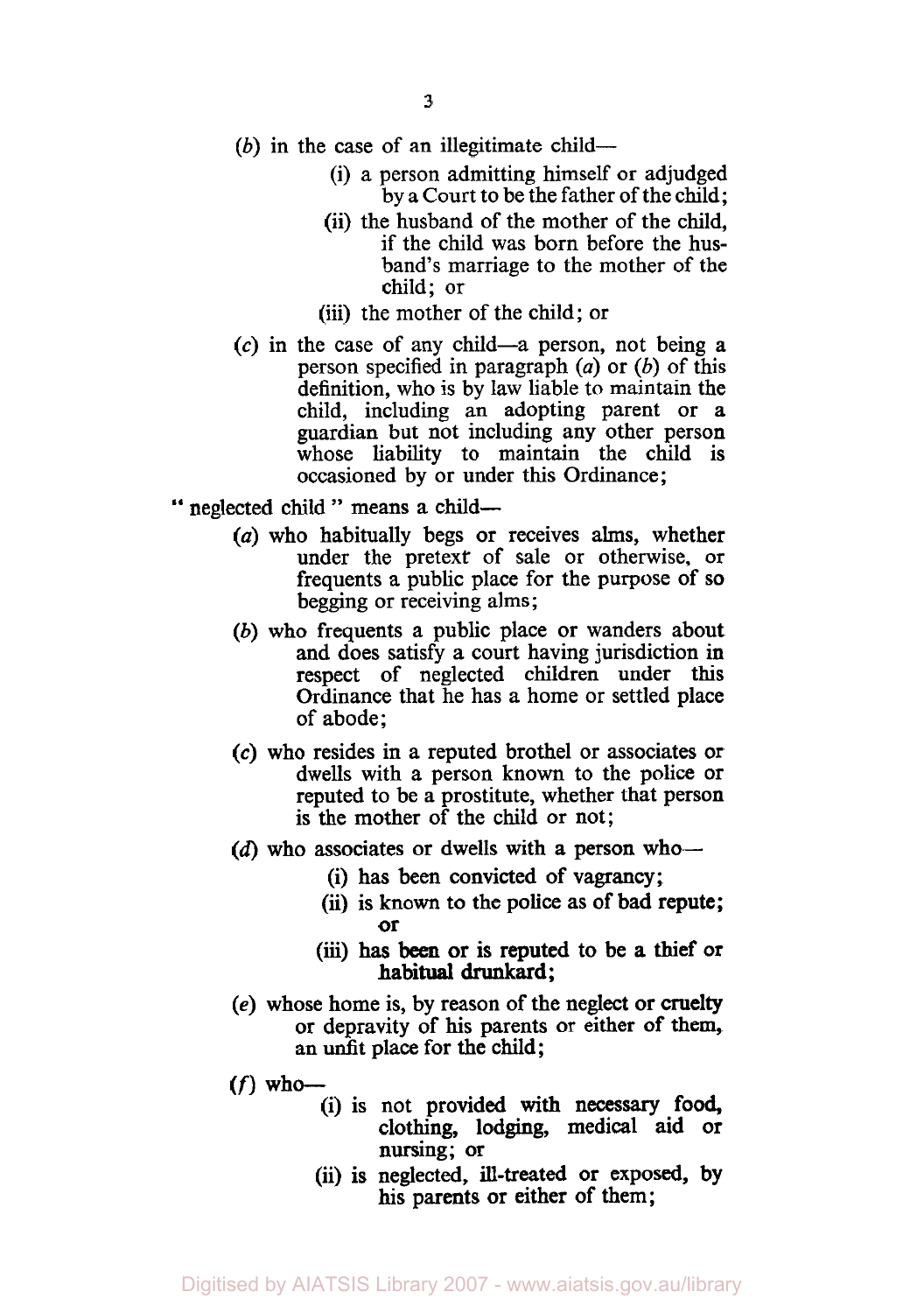- $(g)$  who is of school age and-
	- (i) **is** an habitual truant from day school; or
	- (ii) whose parents have been convicted at least twice of neglecting to cause him to attend school;
- *(h)* who endangers his life or limb by participating in a public exhibition or performance or any preparation, training or rehearsal for a public exhibition or performance;
- *(i)* who is engaged in street trading within the meaning of this Ordinance between the hours of ten o'clock in the evening and six o'clock in the morning or at any time on a Sunday;
- (j) who is living under conditions that indicate that he is lapsing or likely to lapse into a career of vice or crime;
- *(k)* who is under incompetent or improper guardian ship;
- $(l)$  who is destitute; or
- *(m)* who **is** falling into bad associations or is exposed to moral danger;
- " place of safety" means an institution, police station, dwelling of a police officer, hospital or other place the occupier of which is willing temporarily to receive a child or young person;
- " police officer " means a member of the Northern Territory Police Force;
- " probation officer " means a person appointed under this Ordinance to be a probation officer;
- "public place" includes a vessel, vehicle, room, field or other place to which the public for the time being have, **or** are permitted to have, access, whether on payment of money or otherwise;
- " Special Magistrate " means a person appointed under the *Justices Ordinance* 1928-1957 to be a Special Magistrate for the Territory;
- '' State Act " means an Act of the State of **South** Australia in force in the Northern Territory **as** *a* law of the Northern Territory;
- " State child " means a child-
	- *(a)* committed to the care of the Director or sent to an institution, in accordance with an order of **a** court having jurisdiction to do so under this Ordinance ;
	- *(b)* declared to be a State child under sub-section **(2.)**  of section thirty-six of this Ordinance; or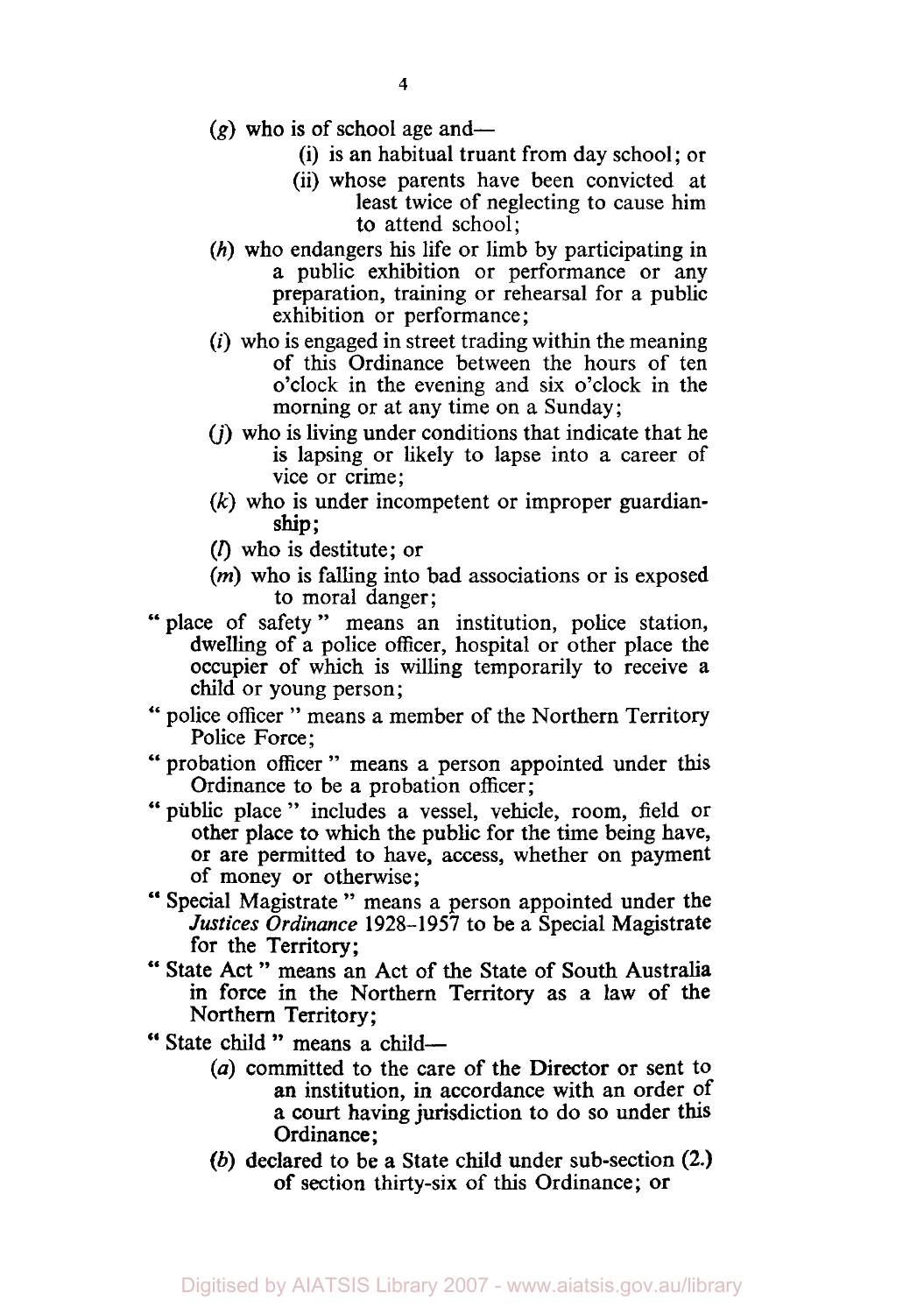**(c)** committed directly to the control and custody of an authorized body, received into or committed to an institution or apprenticed or placed out under the authority of an Ordinance or State Act in force immediately before the commencement of this Ordinance,

for a period which has not expired;

- " street trading " includes the hawking of newspapers, matches, flowers or other articles, the blacking of shoes and any other like occupation carried on in a public place;
- " superintendent " means a person appointed to the position of superintendent of an institution;
- " the Council " means the Child Welfare Council established under this Ordinance;
- "the Director" means the Director of Child Welfare appointed under this Ordinance and includes an Acting Director so appointed;
- "ward" means a person in respect of whom a declaration, made under section fourteen of the *Welfare Ordinance*  1953-1957, is in operation;
- "welfare officer" means a person appointed under the *Welfare Ordinance* 1953-1957 to be a welfare officer.

## PART **II.-ADMINISTRATION.**

6.-(1.) The Minister shall appoint a Director of Child Appointment Welfare who, under the Administrator, is responsible for the **of Director.**  administration of this Ordinance.

 $(2.)$  In the event of-

- *(a)* the illness of the Director;
- *(b)* the temporary inability of the Director to perform the duties of his office; or
- **(c)** the absence of the Director from the Territory,

the Minister may appoint a person to be the Acting Director **of**  Child Welfare during the illness, temporary inability, or **absence of** the Director.

**(3.) An** Acting Director has all the powers and may perform **all** the functions of the Director.

**7.** The Director-

- The Director <del>be guardian</del><br>
(a) is the guardian, to the exclusion of the parent or other children. &c. guardian, of every State child; and
- *(b)* is responsible for the care, management and control of every **State** child and of the property of every State child.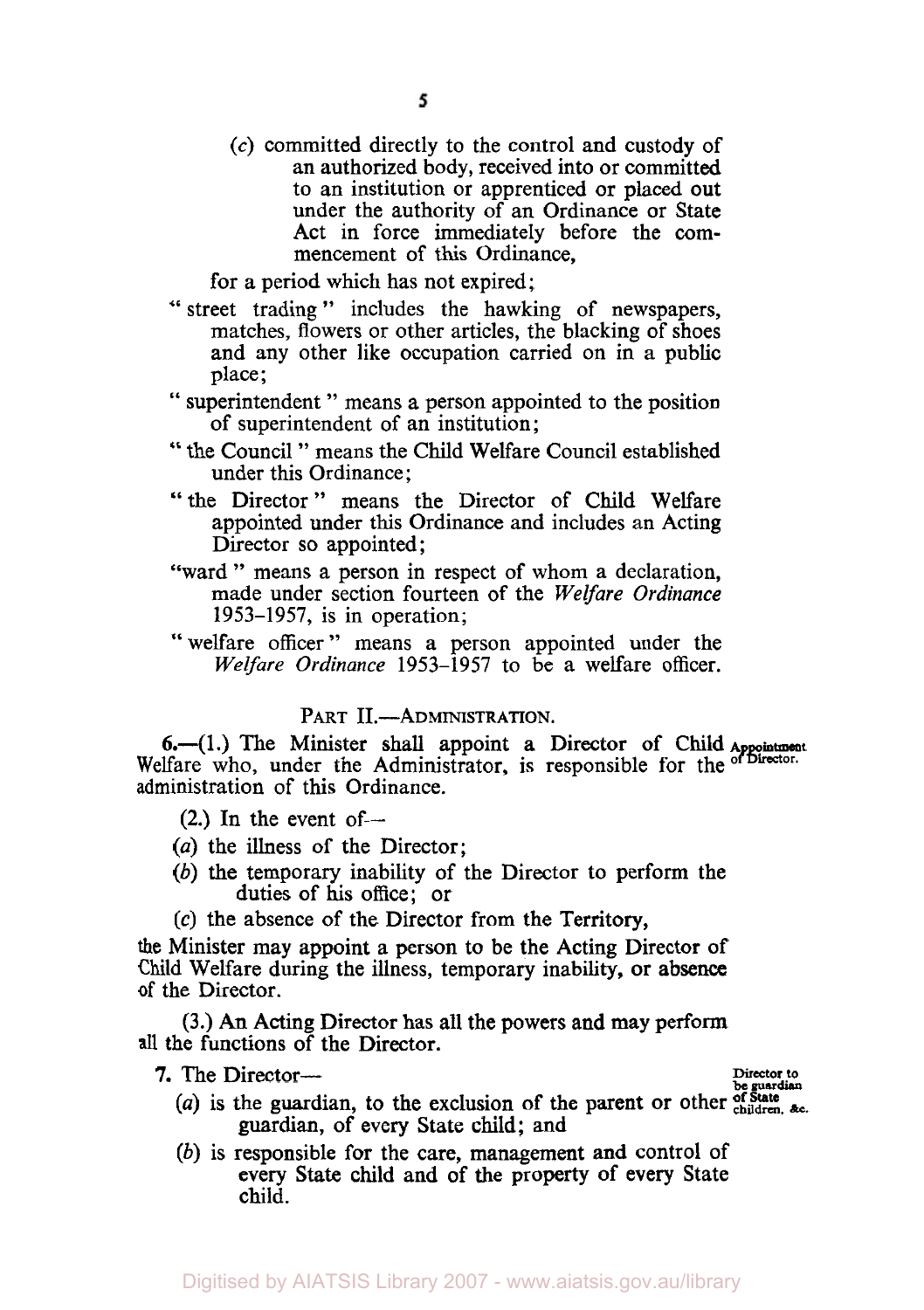Delegation by<br>Director.

**8.**—(1.) The Director may, by instrument in writing, delegate to a person or authority all or any of his powers, functions and authorities under this Ordinance (except this power of delegation) in relation to a matter or class of matters or to a district or part of the Northern Territory *so* that the delegated powers, functions and authorities may be exercised by the delegate with respect to the matter or class of matters or the district or part of the Northern Territory specified in the instrument of delegation.

**(2.) A** delegation under the last preceding sub-section is revocable in writing at will and does not prevent the exercise of a power, function or authority by the Director.

**Child Welfare** 

**9.**-(1.) For the purposes of this Ordinance there shall be a Council to be called the Child Welfare Council.

**(2.)** The Council shall consist of the Director and-

- *(a)* a welfare officer;
- *(b)* two persons representing the interests of the Christian Missions in the Northern Territory;
- *(c)* two persons representing the interests of the Christian Churches in the Northern Territory apart from the interests of those Churches in the Christian Missions in the Northern Territory;
- **(d)** a Legal Officer of the Public Service of the Commonwealth;
- **(e)** a representative of the Police Force of the Northern Territory not below the rank of Sergeant; and
- $(f)$  four persons, of whom--
	- (i) at least two are women; and
	- (ii) none is a member specified in any of the last five preceding paragraphs.

**10.**—(1.) The Administrator may, by notice in the *Gazette*, appoint a person to be a member of the Council.

**(2.) A** member of the Council holds office for a period of two **years** unless his office is sooner vacated and shall be eligible for re-appointment.

**(3.) A** member of the Council shall be deemed to have vacated his office if he-

- (a) becomes bankrupt or insolvent or applies to take the benefit of any law for the relief of bankrupt or insolvent debtors or compounds with his creditors or makes an assignment of **his** salary or remuneration for their benefit;
- *(b)* fails to attend three consecutive meetings of the Council without having obtained from the Administrator permission in writing for those absences;
- **(c)** becomes permanently incapable **of** performing the duties of his **office;**

**Appointment.**  &c., **of members.**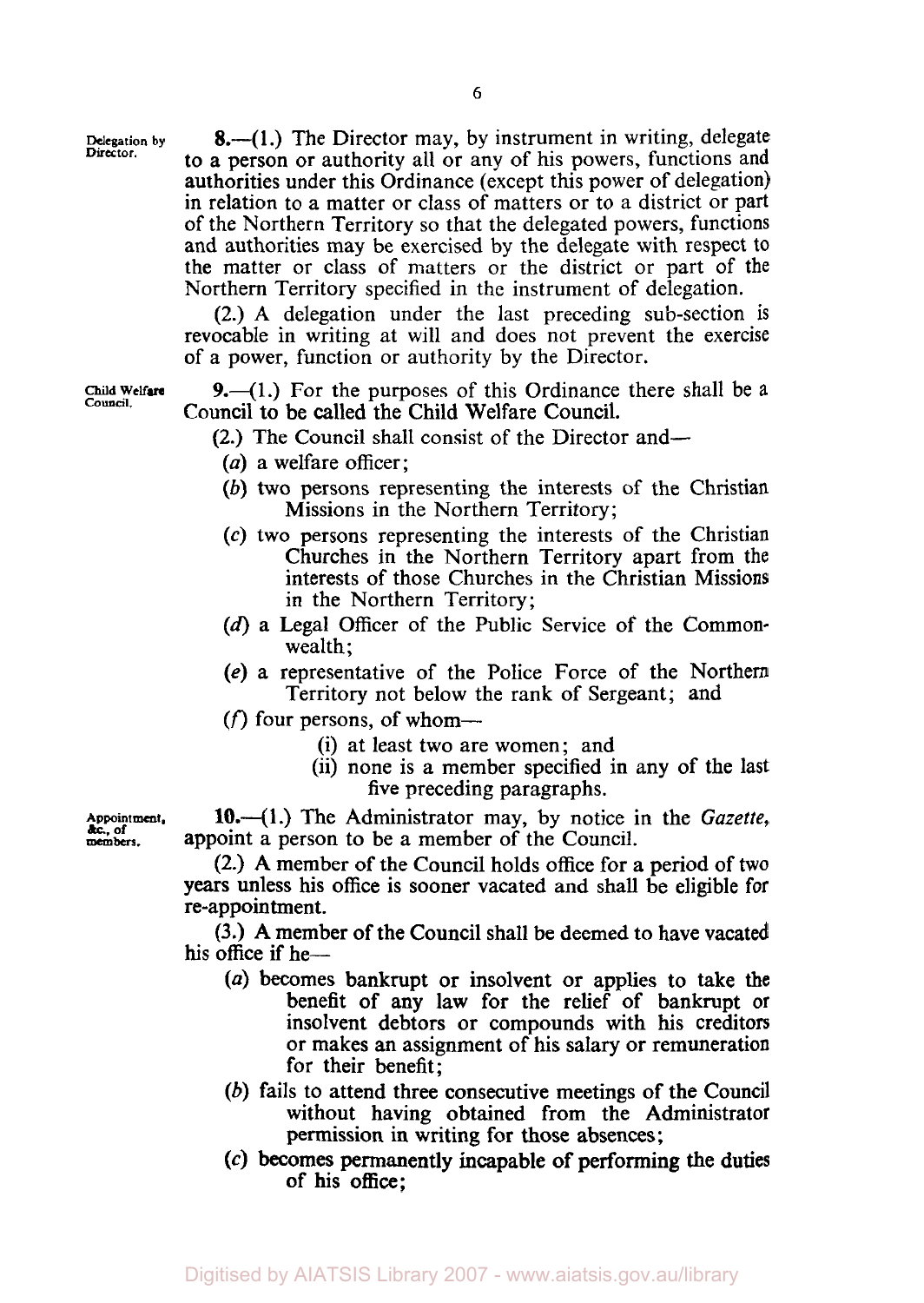- (d) is convicted of any felony or misdemeanour; or
- (e) resigns his office by writing under his hand addressed to the Administrator.

11. The members of the Council, other than the Director and *Remuneration and allowances*  the welfare officer, shall be paid such remuneration and allowances and allowances. **as** are prescribed.

12.—(1.) The Administrator shall appoint a member of the *Chairman of* Council to be the Chairman of the Council and another member Council. *&c.*  of the Council to be the Vice Chairman of the Council.

(2.) The Chairman shall preside at all meetings of the Council at which he is present.

(3.) In the absence of the Chairman from a meeting of the Council, the Vice Chairman shall preside and act as Chairman of the Council at that meeting, if he is present.

**(4.)** In the absence of the Chairman and the Vice Chairman from a meeting of the Council, the welfare officer shall preside **and** act as Chairman of the Council at that meeting.

**13.**-(1.) The functions of the Council shall be-<br>Council.

- *(a)* to advise the Director on child welfare in the Northern Territory;
- *(b)* to report to the Director on any child welfare matter referred to the Council by the Director;
- **(c)** where the Council has reason to believe that a child may be in need of assistance or control under the provisions of this Ordinance, to request the Director to investigate whether the child is in need of assistance or control and report to the Council at its next meeting the investigations he has made in respect of the request and the conclusions he has drawn from those investigations ;
- **(d)** where at least eight members of the Council are satisfied that the case of a child apparently in need of assistance or control under the provisions of this Ordinance should be considered by a Children's Court, to recommend to the Director that appropriate proceedings be taken to bring the case before a Children's court;
- **(e)** to report to the Administrator-
	- (i) on or before the first day of August in each year, on-
		- (A) the working of **this** Ordinance; and
			- (B) **any** other matter relating to child welfare in the Northern Territory; and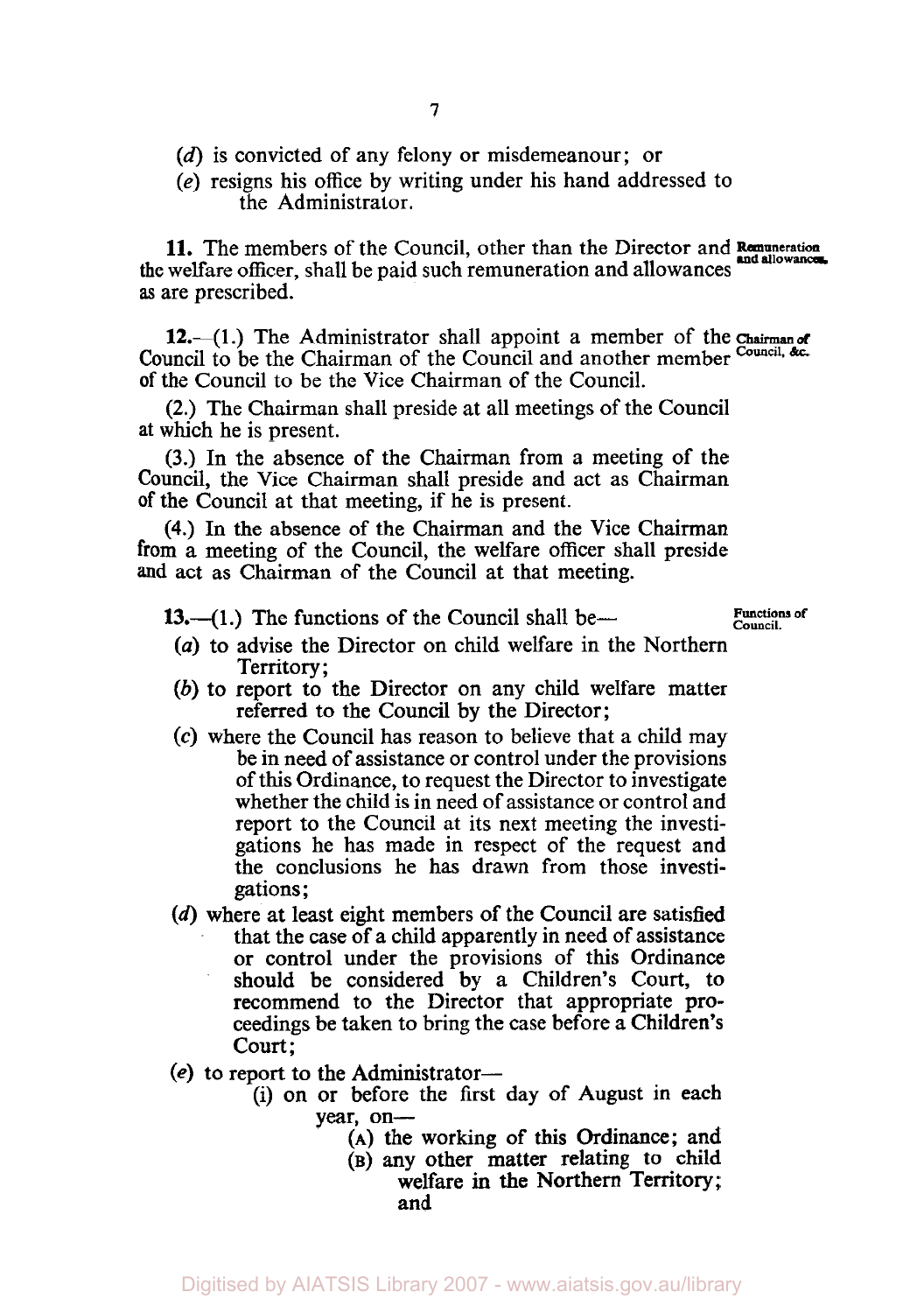(ii) on any occasion on which the Council sees fit, on any matter relating to child welfare in the Northern Territory; and

*(f)* such other functions as are prescribed.

(2.) The Council may appoint one or more of its members to investigate a matter relating to the discharge of a function of the Council and to report on that matter to the Council.

(3.) Where, in the opinion of a member of the Council, a child may be in need of assistance or control under the provisions of this Ordinance and it is desirable that an investigation concerning the child be commenced without delay, the member may request the Director to investigate whether the child is in need of such assistance or control.

**(4.)** A member who has made such a request to the Director shall report to the Council at its next meeting the fact that he has done so.

**14.**—(1.) The Council shall hold meetings at such times and Meetings of **14.** (1.) The Council shall homeonly places as the Director determines.

> (2.) The Administrator may at any time convene a meeting of the Council.

 $(3.)$  The presence of-

*(a)* the Director and six other members of the Council; or

(6) the welfare officer and six other members of the Council, is necessary to constitute a meeting of the Council for the exercise of its powers and functions.

**15.**-(1.) A question arising at a meeting of the Council, not being a question under paragraph  $(d)$  of section thirteen of this Ordinance, shall be determined by **a** majority of the votes of the members present at the meeting.

(2.) The person presiding at a meeting of the Council has **a**  deliberative vote and in the event of an equality of votes, has also **a** casting vote.

**16.**—(1.) The Council may make rules, not inconsistent with this Ordinance, with respect to the order and conduct of its business and proceedings.

(2.) A rule made under the last preceding **subsection** has **no**  force or effect until it has been approved by the Administrator.

**Probation 17.**—(1.) The Administrator may appoint such persons as he thinks fit to be probation officers for the purposes of this Ordinance.

> (2.) Where by reason of an order made by a Court under this Ordinance a child is under the supervision of the Director, **a**

**Council.** 

**Rules for conduct** of **meetings**.

*officers.*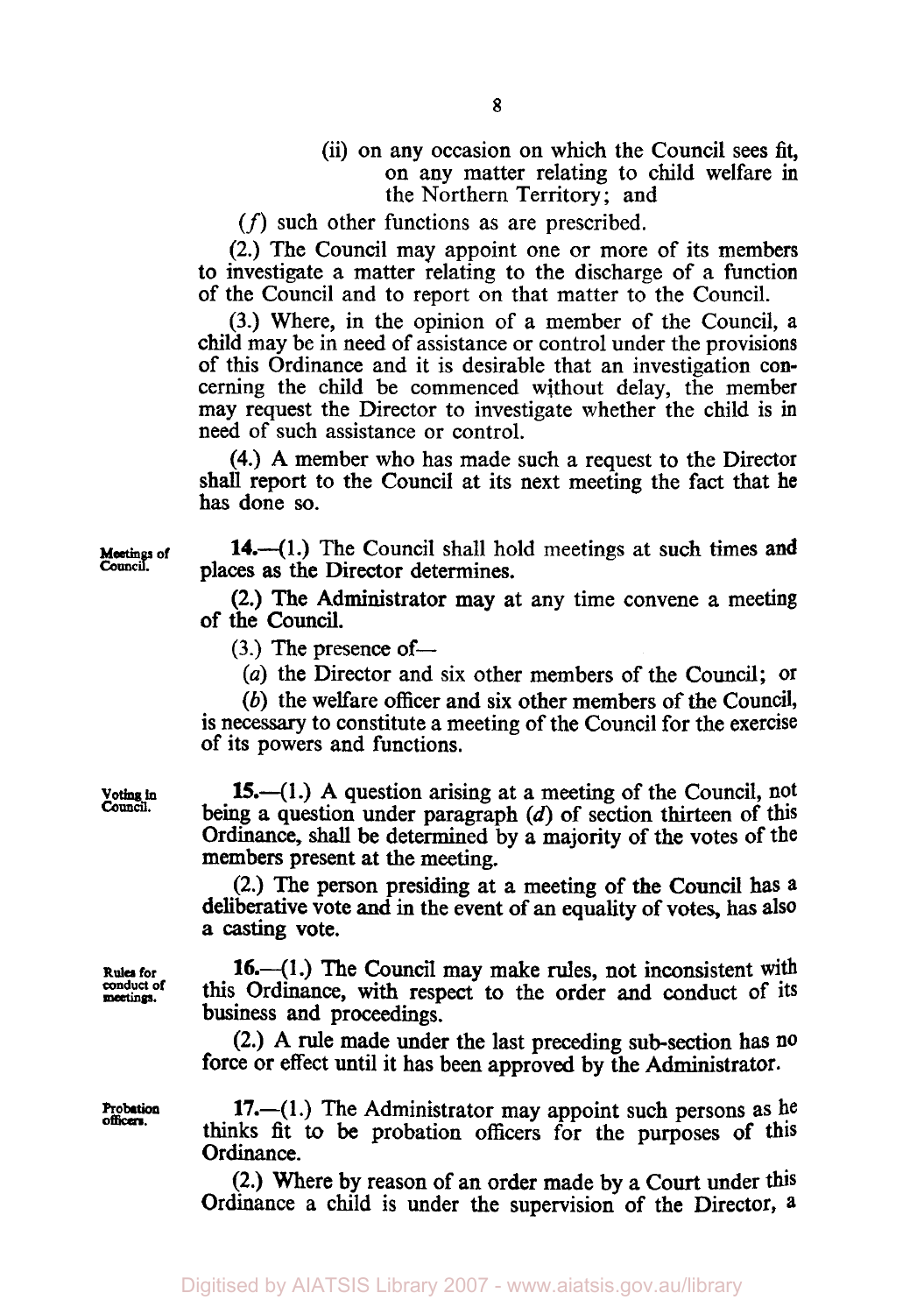probation officer shall, subject to any direction of the Director, exercise a general supervision over the child and, in particular, shall-

- *(a)* at such times or intervals as are ordered by the Court or, where no times or intervals are so ordered, at such times or intervals as he thinks fit-
	- (i) visit the child;
	- (ii) obtain reports concerning the child; and
	- (iii) report to the Court as to the behaviour of the child;
- *(b)* advise, assist and befriend the child; and
- (c) where necessary, endeavour to find suitable employment for the child.

#### **PART III.-INSTITUTIONS.**

**18.** The Administrator may, subject to such conditions as are **Administrator may approve** prescribed and to such further conditions as he thinks fit, approve. **institutions.**  a mission station, reformatory, orphanage, school, home or other establishment, whether within the Northern Territory or not, as an institution for the purposes of this Ordinance.

**19.** The Administrator, the Director, a welfare officer or the  $\Delta_{\text{diminstructor}}$  events, exteribly consider the institution may— &c **may enter.** &c., **on land**  superintendent of the institution may—

- **used or** *(a)* enter or remain on land **used** for the purposes of an **reserved for purposes of** institution in the Northern Territory; **institution.**
- *(b)* enter or remain on land reserved for the purposes of an institution established by the Commonwealth in the Northern Territory; or
- *(c)* authorize a person to enter or remain **on** land specified in paragraph *(a)* or *(b)* of this section.

*20.-(1.)* **A** person shall not enter or remain on land used **Persons not to enter.** *&c.* for the purposes of an institution in the Northern Territory or **without**  reserved for the purposes of an institution established by the *authority* on<br>Commonwealth in the Northern Territory unless— **Commonwealth in the Northern Territory unless-<br>
contained by the composer of purposes in the Continuum** 

- 
- (a) he is a child who has been directed to be kept in that institution;
- *(b)* he is an officer or employee of the Department of Health of the Commonwealth or an agent or employee of an agent of that Department and is acting in the course and for the purposes of his duty;
- *(c)* he is authorized to enter or remain on that land under the last preceding section;
- (d) his action is necessary for the protection of life or property; or
- **(e)** he is a member **of** the **Council.**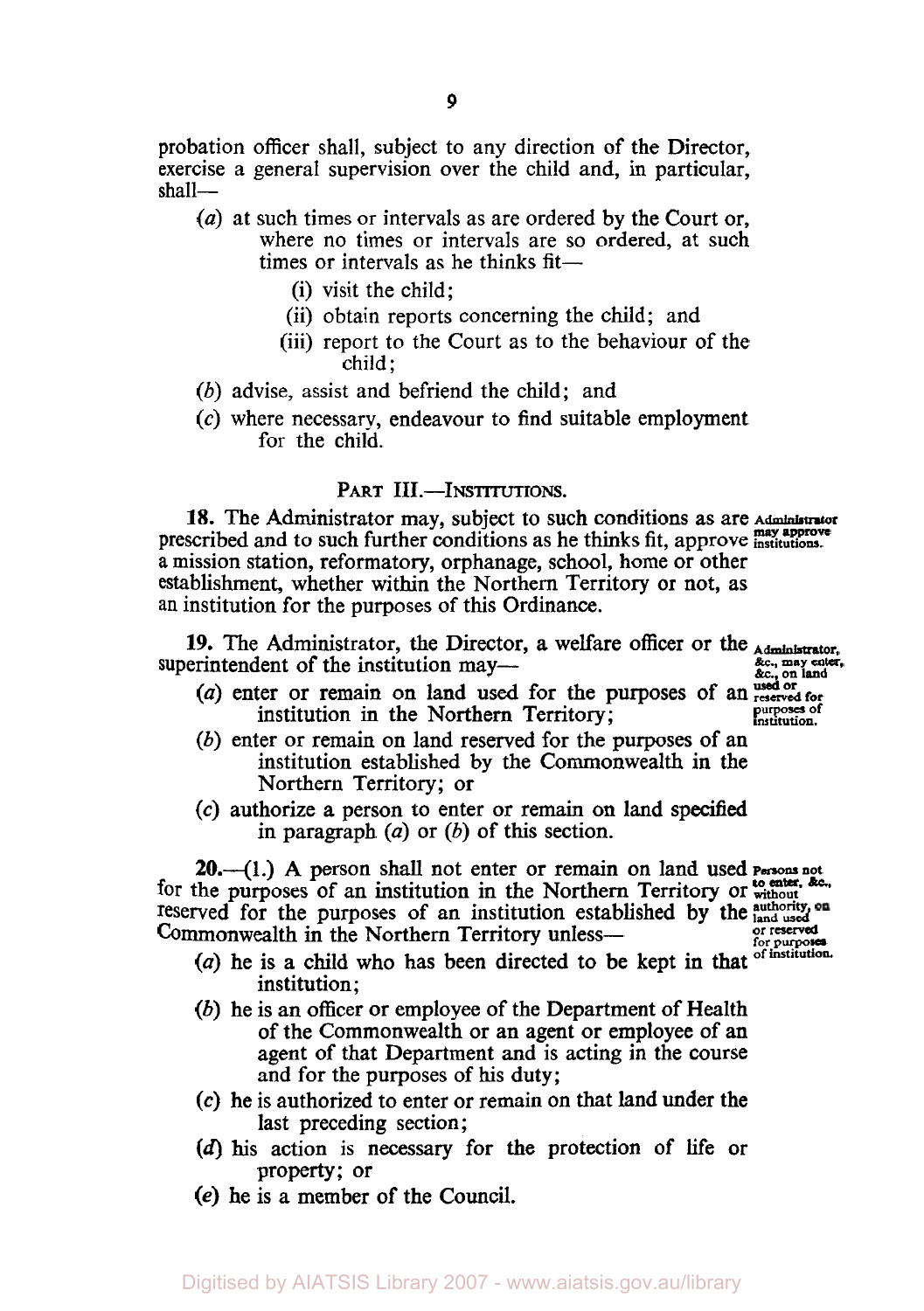Penalty :

- For a first offence—One hundred pounds or imprisonment for six months, or both;
- For a second offence—not more than Two hundred pounds or imprisonment for twelve months, or both, and not less than Fifty pounds or imprisonment for three months;
- In other cases—not more than Five hundred pounds or imprisonment for two years, or both, and not less than One hundred pounds or imprisonment for six months.

(2.) An offence under this section is punishable on summary conviction.

### PART IV.-CHILDREN'S COURTS.

**21.** The Administrator may, by notice in the *Gazette,* establish special courts, to be called Children's Courts.

- **22.** The Administrator may, by notice in the *Gazette*
	- **to Children's** *(a)* determine the area in and for which a Children's Court may exercise its jurisdiction and the name by which that Children's Court may be referred to ;
- *(b)* appoint a Special Magistrate to be the magistrate of a Children's Court ;
- **(c)** appoint such members of the Council as he thinks fit to be members of a Children's Court;
- *(d)* determine the respective seniorities of the members of a Children's Court who are appointed under the last preceding paragraph; and
- *(e)* appoint a person to be the clerk **of** a Children's Court.

**Composition of 23.-(1.)** Subject to the next succeeding sub-section, a Children's Court is not compatent to exercise its invisibilition Children's Children's Court is not competent to exercise its jurisdiction unless the magistrate of that Children's Court is present.

> (2.) If it is not possible or convenient for the magistrate of a Children's Court to attend a sitting of that Children's Court, the magistrate of any other Children's **Court** may attend and act in his place.

> **(3.)** Subject to the next succeeding sub-section, a member of the Council appointed to be a member of a Children's Court may sit and adjudicate with the magistrate of that Children's Court or a magistrate acting under the last preceding sub-section.

> **(4.) A** person may not sit or adjudicate with a magistrate under the last preceding sub-section unless there is no other person sitting or adjudicating with the magistrate under that sub-section.

> *(5.)* Where two or more members of the Council are appointed to be members of a Children's Court, the exercise of the right, under sub-section **(3.)** of this section, to sit and adjudicate with a magistrate shall be determined according **to** agreement of those members of the Children's Court or, failing agreement, according **to** seniority.

**Children's Courts.** 

**Powers of m** relation<br>to Children's **Courts. Administrator**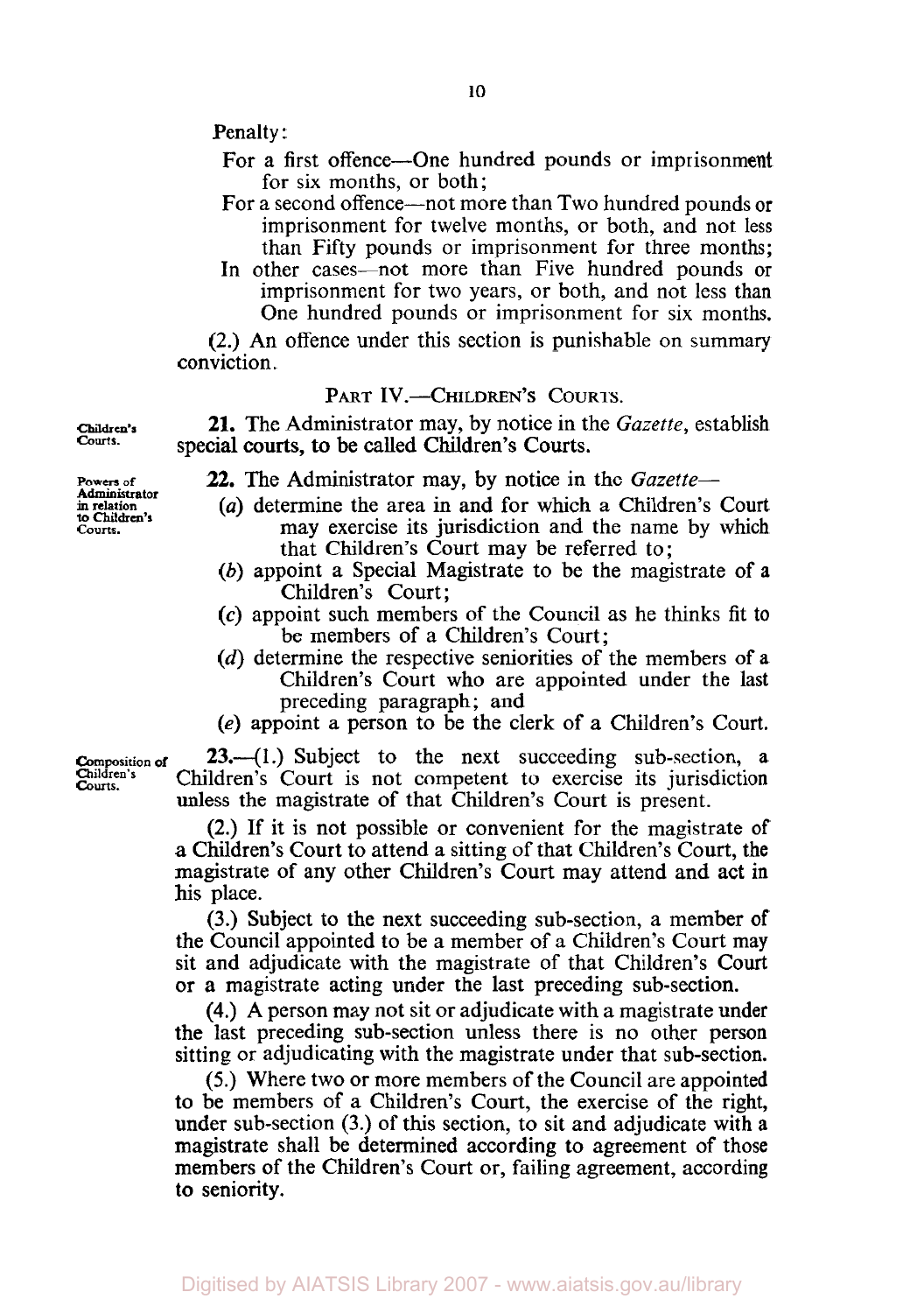24. Where the persons sitting as a Children's Court are divided Becisions of in opinion as to the decision to be given on a question, the question *Courts.*  shall be decided according to the opinion of the magistrate.

25. Subject to this Ordinance—

**Application** *of Justices* 

- *Ordinance*  (a) the provisions of the *Justice Ordinance* 1928-1957 apply **1928-1957.**  to the proceedings, orders and convictions of a Children's Court as if the Children's Court were a Court of Summary Jurisdiction; and
- (b) for the purpose of this Ordinance--
	- (i) every Children's Court is deemed to be a Court of Summary Jurisdiction; and
	- (ii) the magistrate of a Children's Court has throughout the Northern Territory the powers of a Justice, a Special Magistrate or a Stipendiary Magistrate under the *Justices Ordinance* 1928-1957.

26.—(1.) Subject to this Ordinance, a Children's Court— **Powers of** 

- (a) has in respect of all offences committed by children, the Courts. jurisdiction which a Court of Summary Jurisdiction would have if the Administrator had not established that Children's Court; and
- (b) shall hear and determine all complaints and applications under this Ordinance.

(2.) Where a Children's Court deals summarily with an offence, other than homicide, committed by a child, the Court  $may-$ 

- $(a)$  inflict as a punishment-
	- (i) a fine not exceeding Fifty pounds; or
	- (ii) a sentence of imprisonment for not more than six months; and
- (b) in addition to or in lieu of any punishment inflicted under the last preceding paragraph, make an order in respect of the child as if the child had been declared under this Ordinance to be an incorrigible or uncontrollable child.

(3.) *An* order under paragraph (b) of the last preceding **sub**section shall take effect-

- *(a)* where a sentence of imprisonment is awarded, immediately after the imprisonment is served; or
- (b) where no sentence of imprisonment is awarded, on the making of the order,

**as** if the order had been made under section thirty-six of this Ordinance.

**(4.)** Where a court, other than a Children's Court, deals with **an** offence, other than homicide, committed by a child, that **court**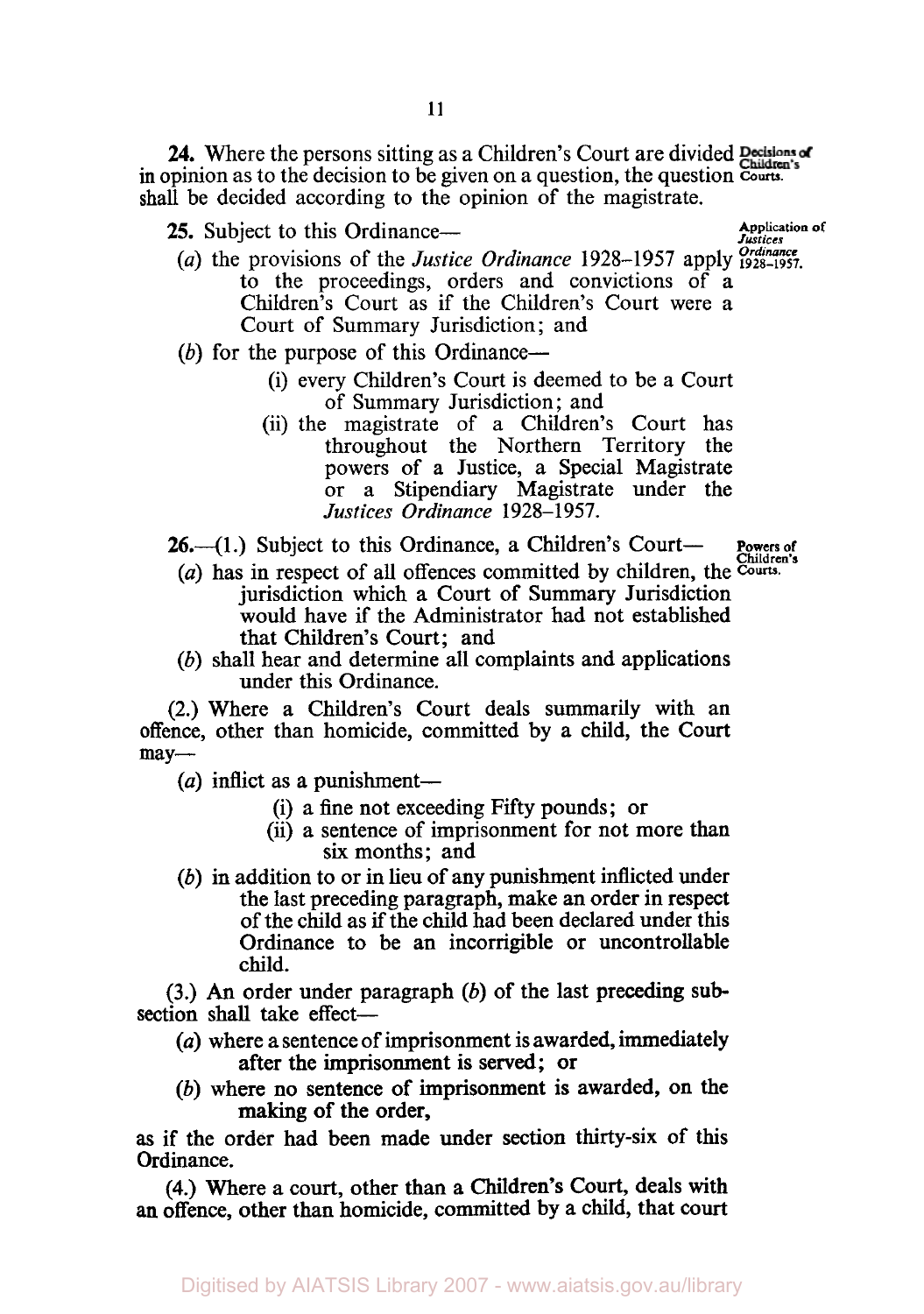may exercise the powers of a Children's Court under sub-section (2.) of this section, and an order made in the exercise of those powers shall have effect as if it were an order of a Children's Court.

**Jurisdiction of courts of Summary Jurisdiction to cease.** 

 $27.$ —(1.) Subject to this section, on and after the establishment of a Children's Court the jurisdiction of every Court of Summary Jurisdiction under the *Justices* Ordinance 1928-1957 in respect of matters as to which a Children's Court has jurisdiction shall cease to be exercised within the area determined to be the area in and for which that Children's Court may exercise its jurisdiction.

(2.) Nothing in the last preceding sub-section shall abridge or prejudice-

- *(a)* the ministerial powers of Justices in cases of committal for trial; or
- (b) the powers of Justices to-
	- (i) take an information or complaint;
	- (ii) issue a summons;
	- (iii) grant, issue or endorse a warrant; or
	- (iv) admit to bail.

(3.) Notwithstanding sub-section (1.) of this section, where **a**  Court of Summary Jurisdiction constituted by a Special Magistrate is satisfied that-

- *(a)* circumstances exist which prevent a Children's Court from exercising its jurisdiction under this Ordinance; and
- (b) in the interests of justice the Court of Summary Jurisdiction should exercise the jurisdiction of a Children's Court under this Ordinance,

the Court of **Summary** Jurisdiction may exercise that jurisdiction as if it were a Children's Court under this Ordinance.

**(4.)** Where no Children's Court has been established to exercise jurisdiction under **this** Ordinance over a particular area, a Court of Summary Jurisdiction constituted by a Special Magistrate may exercise in that area the jurisdiction of a Children's Court under this Ordinance as if it were a Children's Court under this Ordinance.

Where **Where Children's Courts may be held.** 

**28.**—(1.) Subject to this section, a Children's Court shall be held in such place as the Administrator directs and in a building approved or appointed by the Administrator for the holding of **a** Children's Court.

(2.) The Administrator shall not approve or appoint a magistrate's **office** or a building used for court proceedings other than proceedings of a Children's Court to be a building for the holding of a Children's Court unless in **his** opinion no other suitable building is available.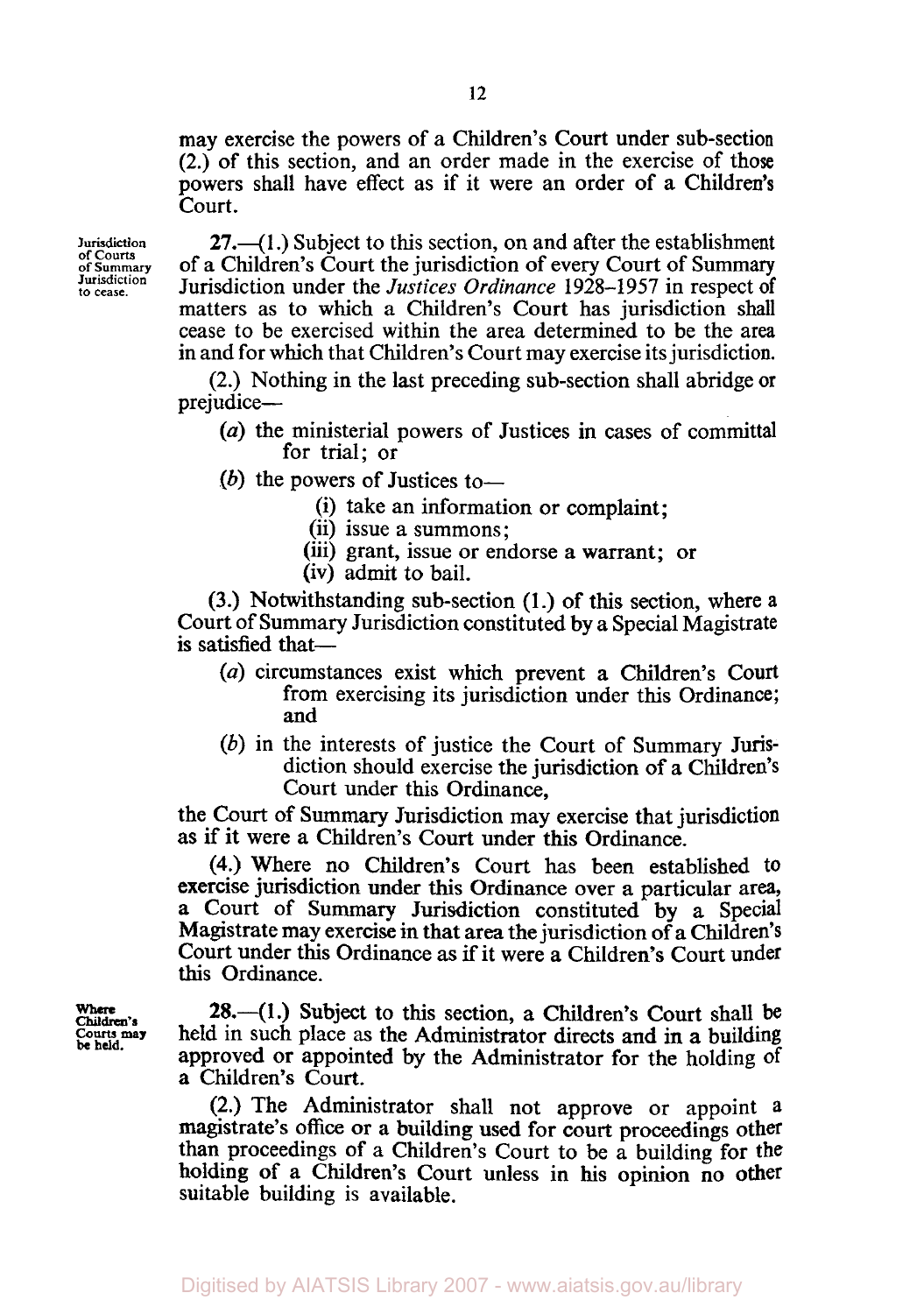**(3.)** Where a magistrate's office or a building used for court proceedings other than proceedings of a Children's Court is approved or appointed by the Administrator for the holding of a Children's Court, the Children's Court shall not be held in that office or building at a time when the ordinary business of that office or the ordinary court business of that building is being transacted.

interested in a hearing or trial by the Children's Court not to **proceedings.**  remain in or enter a room or place in which the hearing or trial is being held or remain within the hearing **of** the Court. **29.**-(1.) A Children's Court may order a person not directly **Restriction** of

(2.) **A** person shall not remain in or enter a room or place or remain within the hearing of the Court in contravention of an order under the last preceding sub-section.

Penalty: Five pounds or imprisonment for ten days, or both.

**30. A** person shall **not** publish a report of proceedings or the **Restriction of**  result of proceedings before a Children's Court unless- **publication** c

- *(a)* the Court expressly authorizes the publishing; or
- *(b)* the publishing is done by the person in the performance of his official duties under an Act, Ordinance or State Act.

Penalty: Fifty pounds or imprisonment for three months, or both.

#### PART **V.**-DESTITUTE, NEGLECTED, INCORRIGIBLE AND **UNCONTROLLABLE CHILDREN.**

**31.** A welfare officer, police officer or person authorized in **Power to take** writing by the Administrator to act under this section may, without **custody.**  Warrant, take into custody a child appearing or suspected by **him** to be a destitute, neglected, incorrigible or incontrollable child.

**32.**-(1.) A child taken into custody under the last preceding Placement of section shall, pending the hearing or during an adjournment **hearing.** *&c.*  of the case, be placed—

- *(a)* in an institution;
- *(b)* with a respectable person who has made with the Director such arrangement or agreement as the Director thinks necessary or proper for the custody and maintenance of children of the class to which the child belongs ;
- **(c)** in the dwelling of a police officer at prescribed rates of payment; or
- *(d)* subject to the **next** succeeding **sub-section, in a police**  prison or lock-up.